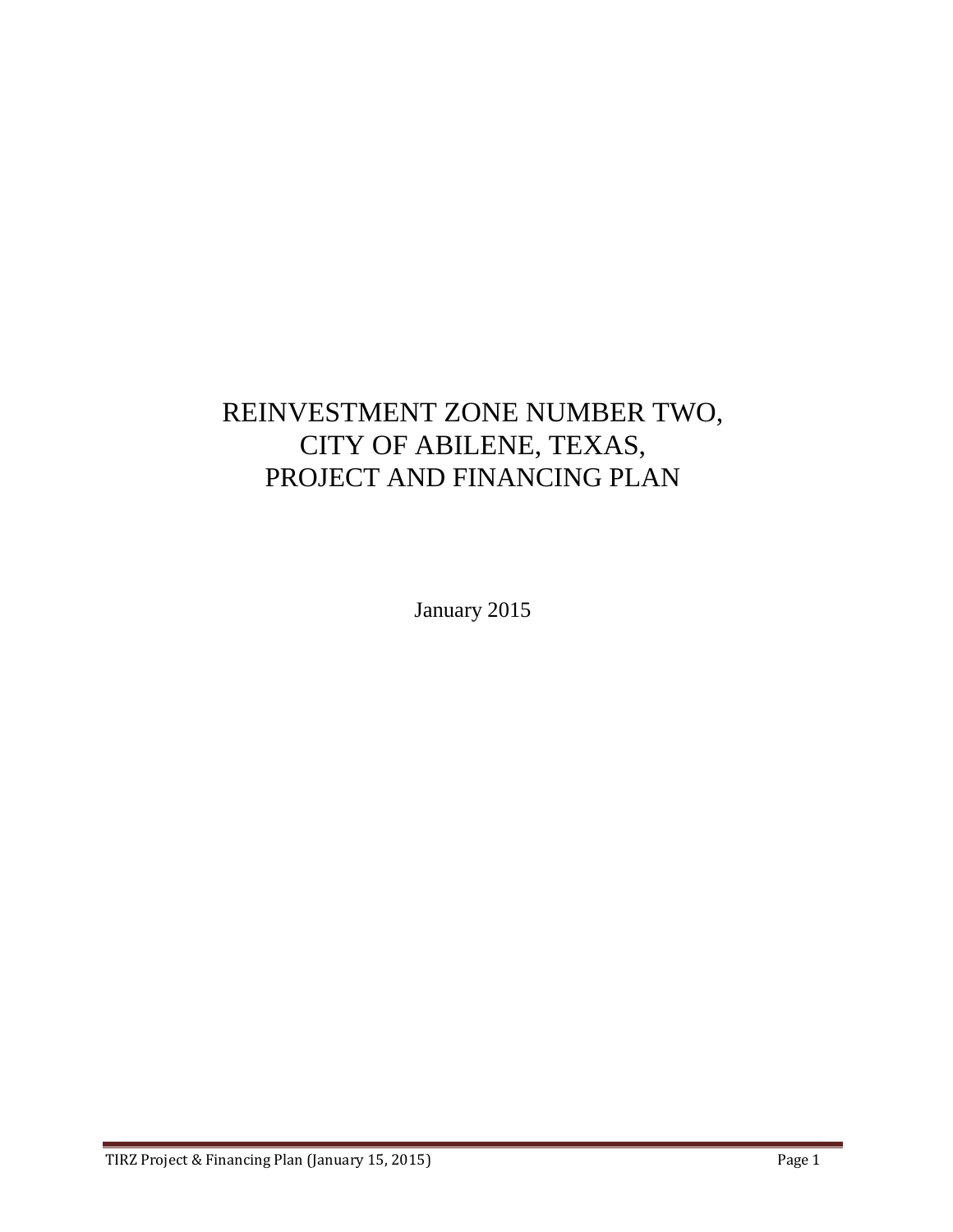### 1. INTRODUCTION.

1.1 Authority and Purpose. The City of Abilene, Texas, a Texas home-rule municipality (the "City"), has the authority under Chapter 311, Texas Tax Code, as amended (the "Act") to designate a contiguous or noncontiguous geographic area within the corporate limits or extraterritorial jurisdiction (" $ETJ$ ") of the City as a tax increment reinvestment zone to promote development or redevelopment of the area if the governing body of the City (the "City Council") determines that development or redevelopment would not occur solely through private investment in the reasonably foreseeable future, that the zone is feasible, and that creation of the zone is in the best interest of the City and the property in the zone. The purpose of the zone is to facilitate such development or redevelopment by financing the costs of public works, public improvements, programs, and other projects benefiting the zone, plus other costs incidental to those expenditures, all of which costs are authorized by the Act.

1.2 Eligibility Requirements. An area is eligible under the Act to be designated as a tax increment reinvestment zone if it exhibits documented challenges to development and redevelopment such as blight (vacancy, deterioration) obsolete lot configuration and similar factors which impairs or arrests the sound growth of the City. The City cannot, however, designate a zone if more than 30% of the property in the proposed zone, excluding property that is publicly owned, is "used for residential purposes" (defined by the Act as follows: "... property is used for residential purposes if it is occupied by a house having fewer than five living units

...") or if the total appraised value of taxable real property in the proposed zone and in existing reinvestment zones exceeds 50% of the total appraised value of taxable real property in the City and in industrial districts created by the City.

1.3 The Zone. On **December 5, 2013** thee City Council of the City of Abilene created a tax increment reinvestment zone known as "Reinvestment Zone Number Two, City of Abilene, Texas" (the "Zone") that includes approximately 1,594 acres along the Pine Street and Ambler Avenue corridors, all within the City's corporate limits. The property meets the eligibility requirements of the Act. The property substantially impairs or arrests the sound growth of the City because it exhibits documented challenges to development and redevelopment such as blight (vacancy, deterioration), obsolete lot configuration, a history of disinvestment, and similar factors. There is a need for economic incentives to attract development and redevelopment in the Zone for the purpose of providing long-term economic benefits including, but not limited to, increased real property tax base for all taxing units in the Zone, increased sales and use tax, and increased job opportunities for residents of the City and County. The City envisions that the property will be developed and redeveloped to take full advantage of the opportunity to bring to the City and County a substantially increased tax base and job opportunities for its citizens.

1.4 Preliminary Plan; Hearing. Before the City adopted the ordinance designating the Zone, the City Council prepared a preliminary reinvestment zone financing plan in accordance with the Act and held a public hearing on the creation of the proposed zone and its benefits to the City and to the Property within the Zone.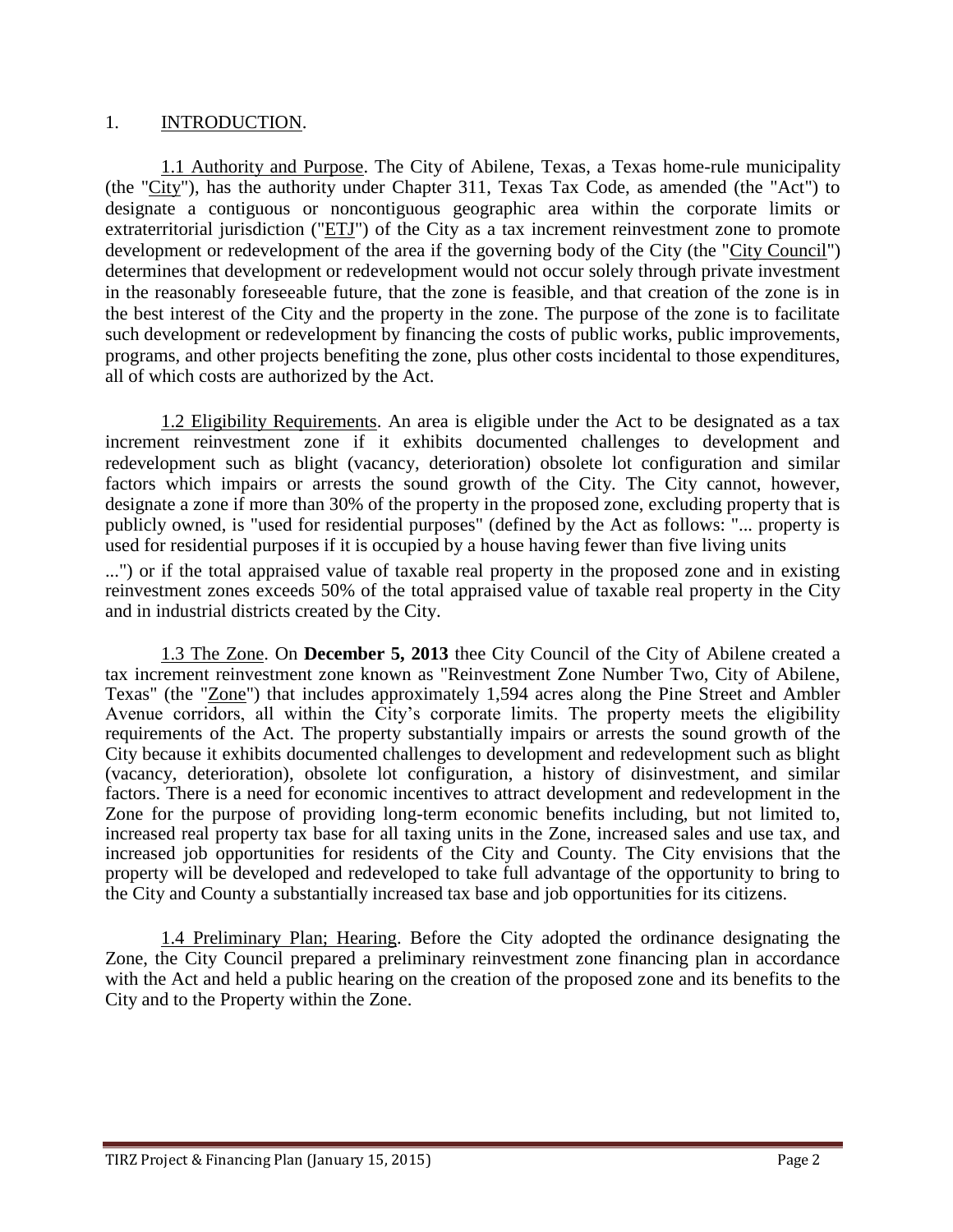1.5 Board Recommendations. After creation of the Zone, the Board will review the Preliminary Plan and approve and recommend to the City Council a final *Reinvestment Zone Number Two, City of Abilene, Texas, Project and Financing Plan* (the "Final Plan"), pursuant to which the City will contribute 100% of its ad valorem tax increment attributable to increased taxable value of existing and new development in the Zone into a tax increment fund created by the City and segregated from all other funds of the City (the "TIRZ Fund") to pay the costs of public works, public improvements, programs, and other projects benefiting the Zone. The Board will also make recommendations to the City Council concerning a development and reimbursement agreement (TIRZ Reimbursement Agreement) and a "County Participation Agreement" between the City and the County, if the County subsequently chooses to join in the Zone.

### 2. DESCRIPTIONS AND MAPS.

2.1 Existing Uses and Conditions. The Property is currently located in the County and in the City's corporate limits. Uses conform to the various zoning categories which include HC, Heavy Commercial, CU, College and University District, GC, General Commercial, LI, Light Industrial along with Residential. The area includes a number of civic uses - the County Courthouse, the Texas Tech schools, Hendrick Medical Center, Hardin Simmons University and Abilene Christian University. Other development includes various commercial and residential uses in various conditions along with some vacant land. A boundary map of the Zone and existing zoning uses is shown as **Exhibit A.**

2.2 Proposed Uses. The proposed uses will be established by existing zoning in most cases, but there may be areas where revised zoning will be requested. If so, any revisions will be made through the standard process and procedures of the City.

2.3 Boundary Description. A boundary description of the TIRZ area is provided on **Exhibit B**

3. PROPOSED CHANGES TO ORDINANCES, PLANS, CODES, RULES, AND REGULATIONS. Any changes in ordinances, plans, codes, rules and regulations which are required or requested will be made through the standard process and procedures of the City.

4. RELOCATION OF DISPLACED PERSONS. Although not anticipated, in the process of development and redevelopment in the Zone, any relocation will be made through the standard process and procedures of the City.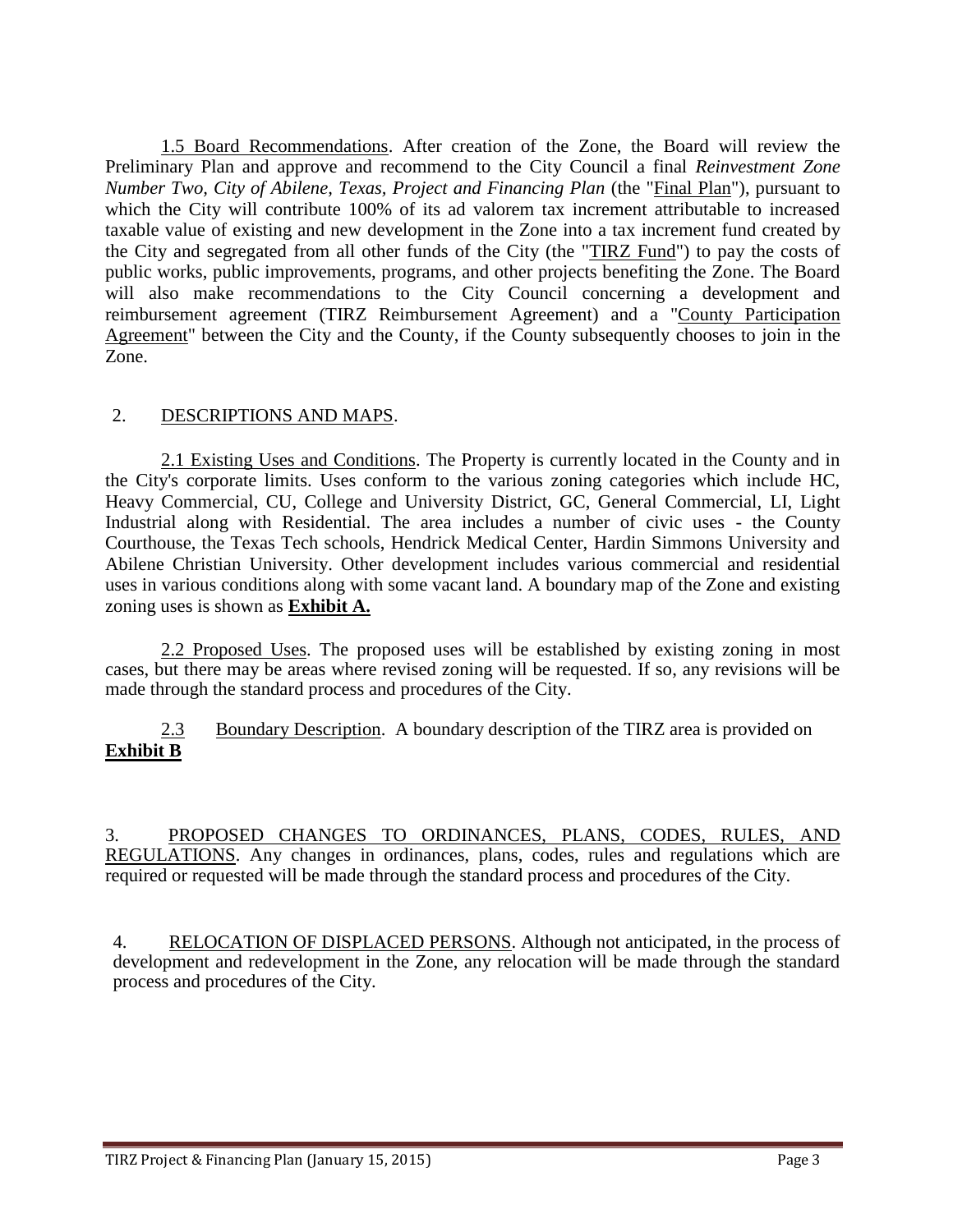5. ESTIMATED NON-PROJECT COSTS. Non-project costs are private funds that will be spent to develop and redevelop in the Zone but will not be financed by the Zone. Based on the Feasibility Analysis a copy of which is attached as **Exhibit D**, the total non-project costs are estimated to be approximately \$232 million as follows:

> AIC Properties: \$6.6 million General: 225.0 million Total: \$231.6 million

### 6. PROPOSED PUBLIC IMPROVEMENTS.

6.1 Categories of Public Improvements. The categories of public works and public improvements that are proposed to be financed pursuant to this Preliminary Plan are as follows:

- Roadway Improvements
- Bicycle, trail and pedestrian improvements
- Demolition, land clearing and remediation
- Courthouse area improvements
- Drainage
- **Transit system amenities**
- Hotel area improvements
- Property acquisitions
- **Farmers Market improvements**
- Lincoln Middle School area improvements

These projects and their associated costs are shown in more detail in **Exhibit C**.

6.2 Locations of Public Improvements. The locations of the proposed public works and public improvements all lie within the Zone and are generally located as described in **Exhibit D**.

7. PROJECT COSTS. The total maximum Project Costs, including Administrative Costs, are \$34.3 million. Administrative Costs shall be paid each year from the TIRZ Fund before any other Project Costs are paid. Project Costs for administration of the Zone shall be the actual, direct costs paid or incurred by the City to establish and administer the Zone.

8. ESTIMATED TIME WHEN COSTS ARE TO BE INCURRED. Some Administrative Costs have been incurred and additional costs will most likely be incurred annually. It is assumed that the remainder of the Project Costs will be incurred during the life of the Zone, but it is likely that most will be incurred during the first  $15 - 20$  years.

9. ECONOMIC FEASIBILITY. For purposes of this Preliminary Plan, economic feasibility has been evaluated by Schrader & Cline, LLC, a copy of which is attached as **Exhibit D**. This evaluation focuses only on direct financial benefits (i.e., tax revenues from increased value of existing development and from new development in the Zone) and does not take into consideration the multiplier effect that will result from new development that occurs outside the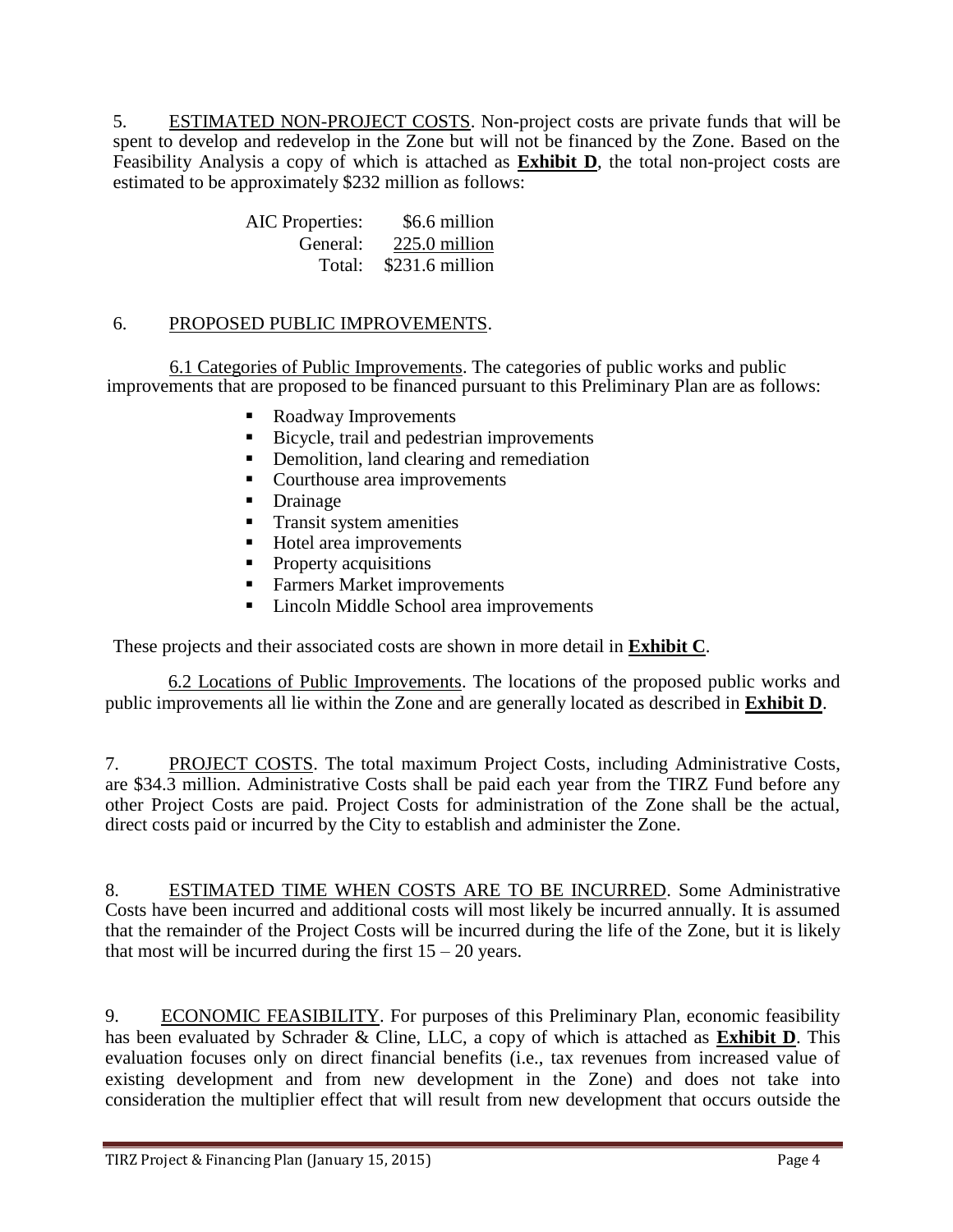Zone. During the term of the Zone, the increase in value of existing development plus new development that occurs in the Zone (which would not have occurred but for the Zone) will generate approximately \$34.3 million in new total ad valorem tax revenue. Based on the foregoing, the feasibility of the Zone has been demonstrated.

10. ESTIMATED BONDED INDEBTEDNESS. If initial Project Costs are not advanced by a Developer or property owner, the City of Abilene or the Abilene Improvement Corporation may consider direct payment of Project Costs or issuing bonds and utilize tax increment funds for either direct repayment or to cover debt service as those funds are available.

11. TOTAL TAXABLE VALUE. The total appraised value of taxable real property in the Zone as of January 1, 2013 was approximately \$121 million. This is the base year value on which future incremental increases are based. The total appraised value of taxable real property in the Zone as of January 1, 2014 was approximately \$128 million. The losses in property value within the TIRZ were approximately \$5 million (which does not negatively affect the TIRZ fund) and the gains in property value (or the increment) was approximately \$11.4 million. This \$11.4 million increment is the taxable value on which the TIRZ funding is based. It is estimated that upon expiration of the term of the Zone, the total appraised value of taxable real property in the Zone will be approximately \$370 million.

12. ESTIMATED CAPTURED APPRAISED VALUE TAXABLE BY THE CITY. The captured taxable value of the Zone – taxable by the City for a year is the total taxable value of the Zone for that year less the tax increment base of the Zone The tax increment base of the Zone is the total taxable value of the Zone for the year in which the Zone was designated (i.e., the taxable value as of January 1, 2013).

13. METHOD OF FINANCING. Project Costs will be financed through loans advanced by Developers, property owners, the City of Abilene, or the Abilene Improvement Corporation or by bonds which may be issued and utilize tax increment funds for either direct reimbursement or to support bond debt service as those funds are available. The revenue sources will be the real property taxes captured by the TIRZ, which will account for 100% of revenues used to fund Project and Administrative Costs or bond debt service. For the TIRZ Fund, the City of Abilene will contribute 100% of its tax rate on incremental taxable value as shown in **Exhibit D**.

14. DURATION OF THE ZONE. The term of the Zone shall commence January 1, 2013 and continue until the earlier to occur of: (1) December 31, 2042 or (2) the date on which all Project Costs, bonds, and other obligations have been paid in full.

15. LIST OF EXHIBITS. Unless otherwise stated, all references to "Exhibits" contained in this Preliminary Plan shall mean and refer to the following exhibits, all of which are attached to and made a part of this Preliminary Plan for all purposes.

- Exhibit A Zone Boundary Map and Existing Zoning Uses
- Exhibit B Boundary Description
- Exhibit C Proposed Public Improvements
- Exhibit D Feasibility Analysis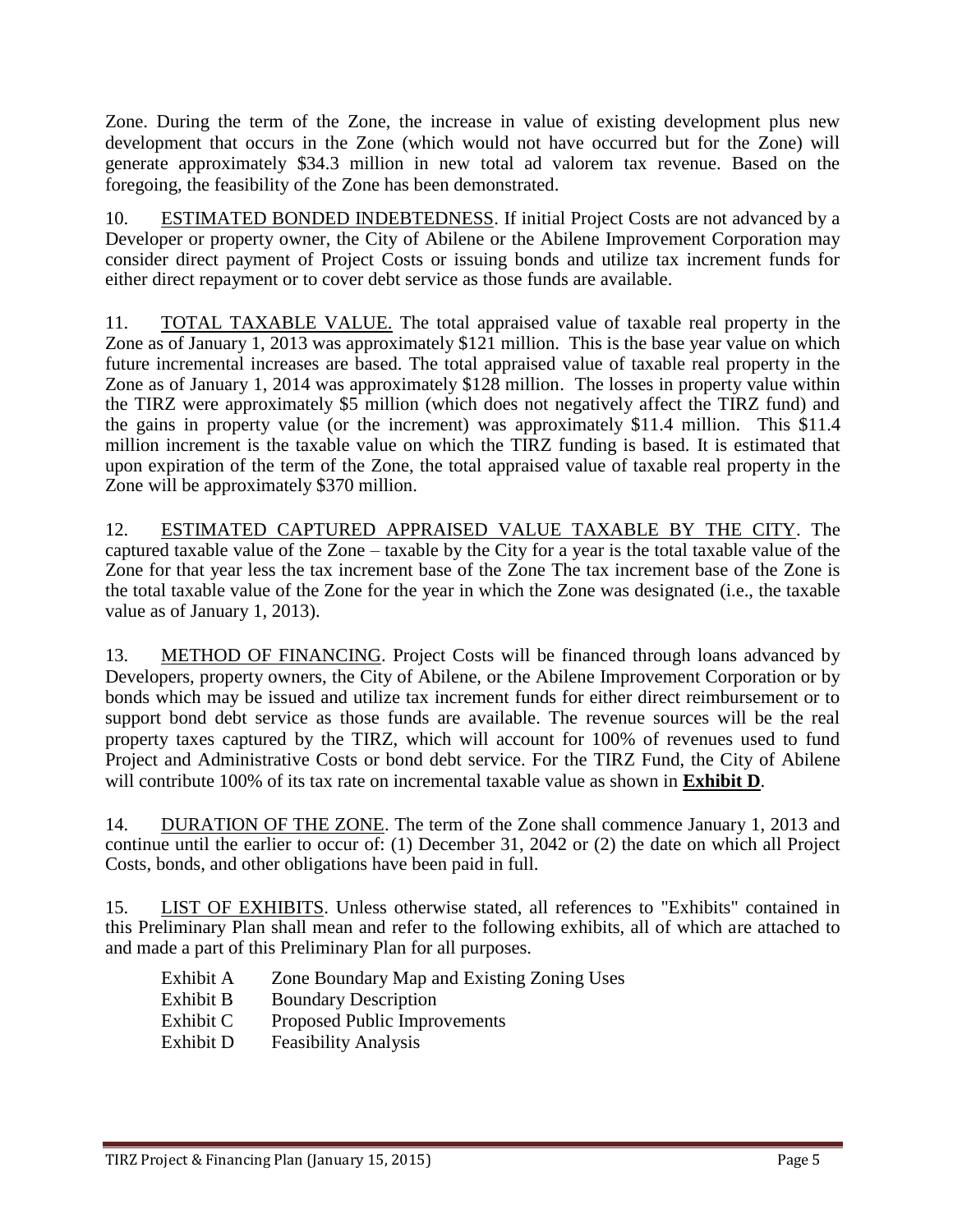EXHIBIT A

# CITY OF ABILENE REINVESTMENT ZONE NO. 2 BOUNDARY AND EXISTING ZONING MAP

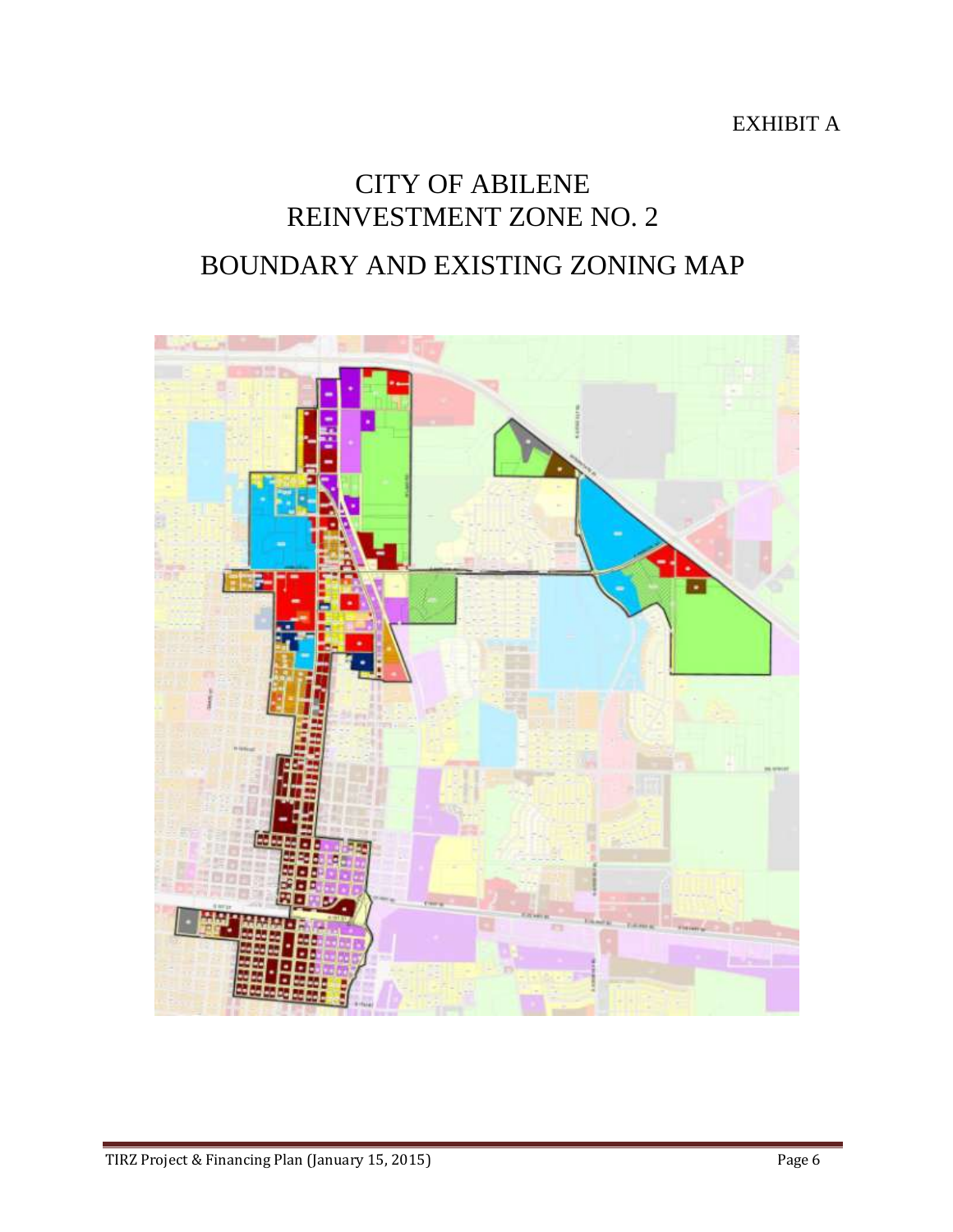### EXHIBIT B

## CITY OF ABILENE REIVESTMENT ZONE NO. 2

## BOUNDARY DESCRIPTION

Beginning at the southeast corner of the intersection of S. Treadaway Blvd. and S.  $7^{\text{th}}$  Street, the POINT OF BEGINNING;

THENCE, west along the south ROW of S.  $7<sup>th</sup>$  Street to the west ROW of Butternut Street:

THENCE, north along the west ROW of Butternut Street to the south ROW of S.  $3<sup>rd</sup>$  Street;

THENCE, west along the south ROW of S.  $3<sup>rd</sup>$  Street to the west ROW of Vine Street:

THENCE, north along the west ROW of Vine Street to the south ROW of S.  $1^{st}$ Street;

THENCE, east along the south ROW of S.  $1<sup>st</sup>$  Street to the west ROW of Pine Street:

THENCE, north along the west ROW of Pine Street to the south ROW of N.  $1^{st}$ Street:

THENCE, west along the South ROW of N.  $1<sup>st</sup>$  Street to the west ROW of Cypress Street;

THENCE, north along the west ROW of Cypress Street to the south ROW of N.  $5^{\text{th}}$ Street:

THENCE, west along the south ROW of N.  $5^{th}$  Street to the west ROW of Hickory Street: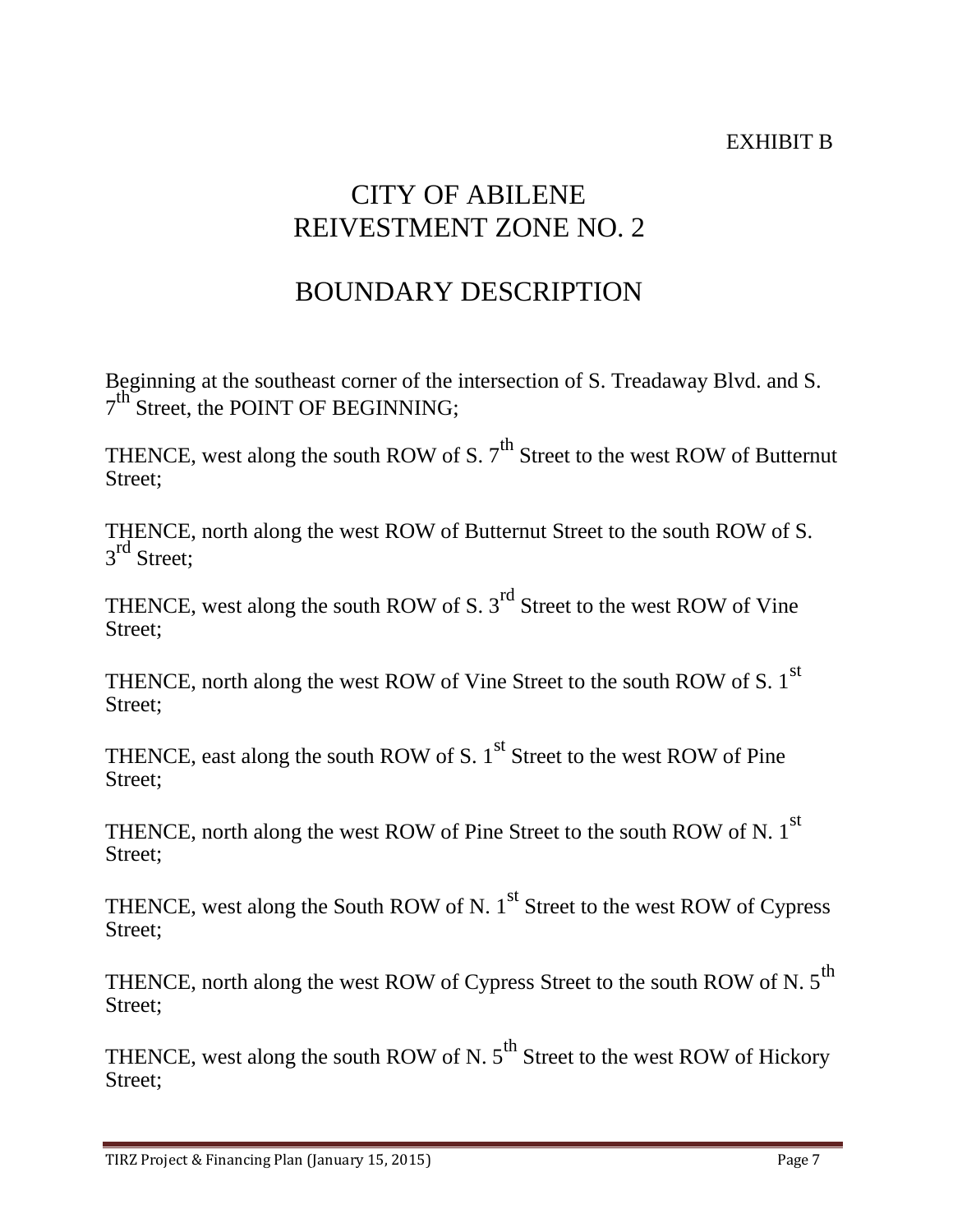THENCE, north along the west ROW of Hickory Street to the north ROW of N.  $6^{th}$ Street;

THENCE, east along the north ROW of N.  $6^{th}$  Street to the west ROW of Cedar Street;

THENCE, north along the west ROW of Cedar Street to the north ROW of N.10<sup>th</sup> Street;

THENCE, east along the north ROW of N.  $10^{th}$  Street to the west ROW of Cypress Street:

THENCE, north along the west ROW of Cypress Street to the south ROW of N.  $13^{th}$  Street;

THENCE, west along the south ROW of N.  $13<sup>th</sup>$  Street to the west ROW of Hickory Street;

THENCE, north along the west ROW of Hickory Street to the south ROW of N. 21<sup>st</sup> Street:

THENCE, west along the south ROW of N. 21<sup>st</sup> Street to the west ROW of Grape Street:

THENCE, north along the west ROW of Grape Street to the north ROW of Ambler Avenue;

THENCE, east along the north ROW of Ambler Avenue to the west ROW of Simmons Street;

THENCE, north along the west ROW of Simmons Street to the north ROW of Lowden Street;

THENCE, east along the north ROW of Lowden Street to the west ROW of Cedar Street;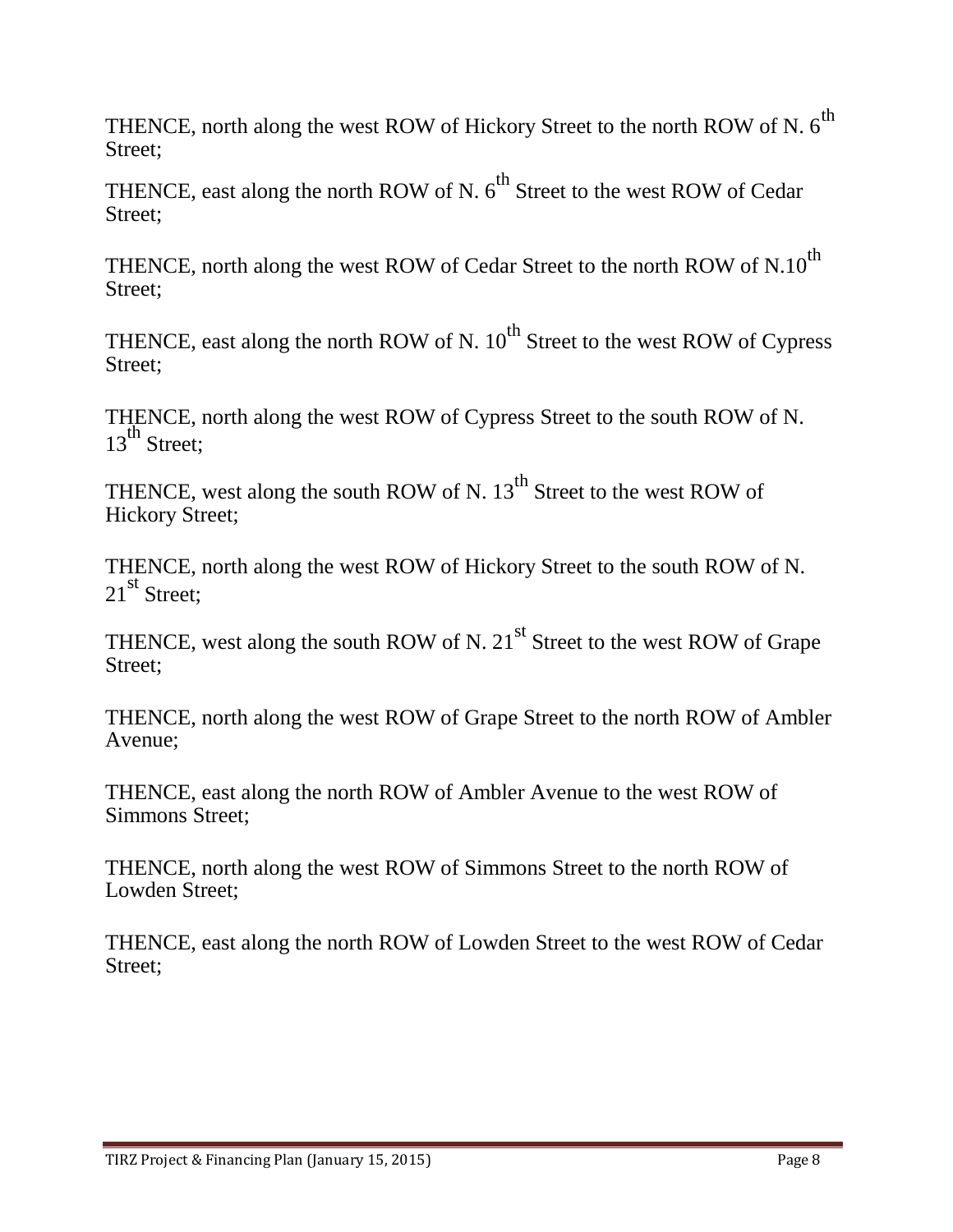THENCE, north along the west ROW of Cedar Street to the north ROW of Anson Avenue;

THENCE, east along the north ROW of Anson Avenue to the west ROW of Pine Street:

THENCE, north along the west ROW of Pine Street to the south ROW of IH-20;

THENCE, east along the south ROW of IH-20 to the east ROW of W. Lake Road;

THENCE, south along the east ROW of W. Lake Road to the north ROW of Ambler Avenue;

THENCE, east along the north ROW of Ambler Avenue to the west ROW of N. Judge Ely Blvd;

THENCE, north along the west ROW of N. Judge Ely Blvd. to the southeast corner of Lot 1, Block A, of the Grove Addition;

THENCE, west across along the south boundary of Lot 1, Block A, of the Grove Addition, continuing west to the southwest corner of a 27.15 acre tract of land in Abstract 0580, Survey 84 T&P RY CO, Block 14;

THENCE, north and northeast along the west property line of the aforementioned tract to the south ROW of IH-20;

THENCE, southeasterly along the south ROW of IH-20 to the most southerly northeast corner of a 129.17 acre tract in Abstract 1412, Survey 33 B A L NE/4, Tract W 65 AC (2001 Griffith Rd);

THENCE, south and west along the east and south property line of the aforementioned tract to the west ROW of Griffith Road;

THENCE, due west across the West Texas Utility power line easement to the east boundary of the University Hills Addition, Section 2 subdivision;

THENCE, north, northwesterly, and southwesterly along the east, northeast, and northwest boundary of the University Hills Addition, Section 2 subdivision to the west ROW of Marathon Road;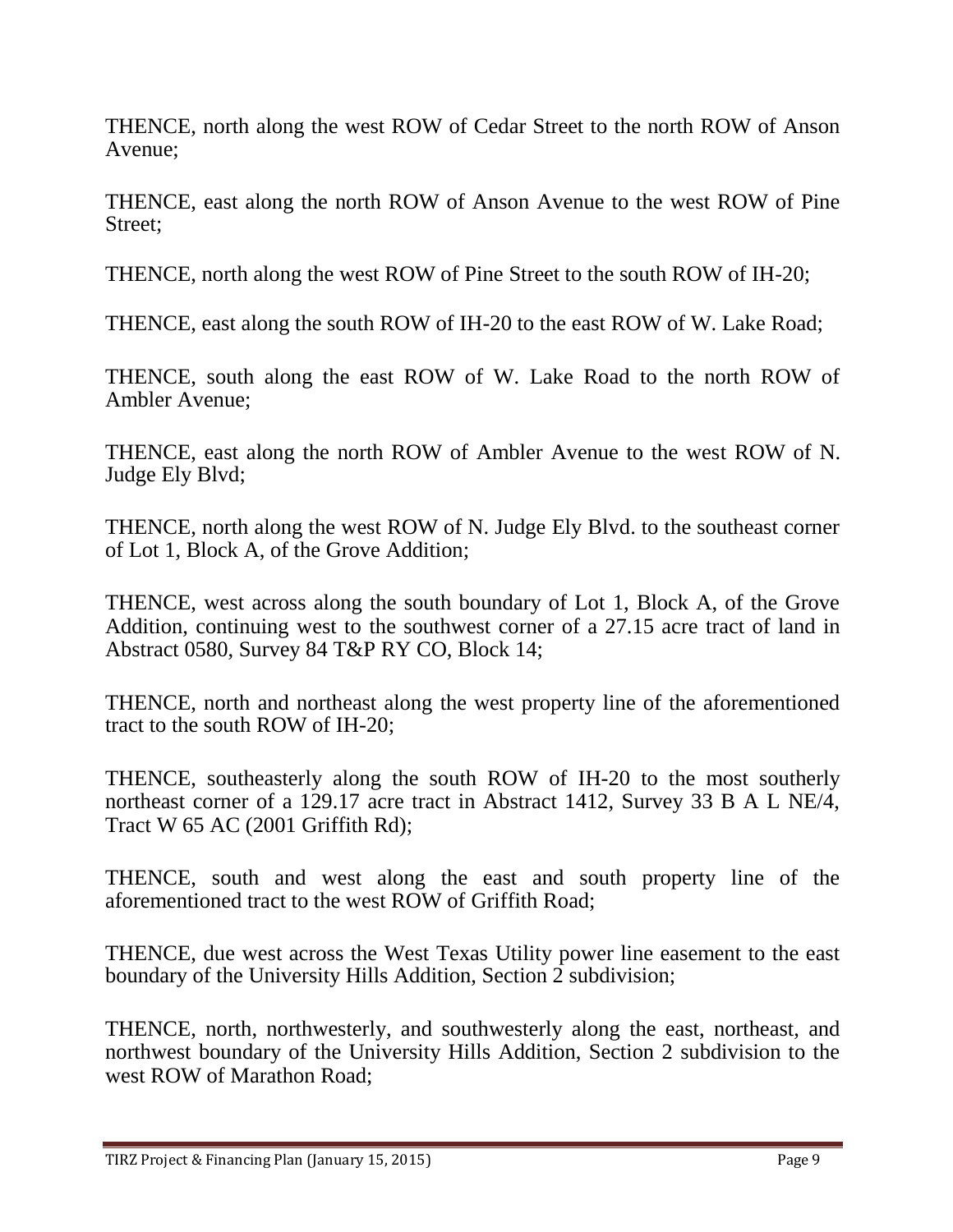THENCE, southwesterly along the northwest boundary of the ACU Addition, Section 2 subdivision, continuing directly across N. Judge Ely Blvd. to the west ROW of N. Judge Ely Blvd.;

THENCE, north along the west ROW of N. Judge Ely Blvd. to the south ROW of Ambler Avenue;

THENCE, west along the south ROW of Ambler Avenue to the northeast corner of Will Hair Park;

THENCE, south and west along the east and south property lines of Will Hair Park and continuing west along the south property line of a 7.338 acre tract in Abstract 0856, Survey 34 B A L NW/4 (1901 Cottonwood St) to the east boundary of the railroad right-of-way;

THENCE, south along the railroad right-of-way and west across the railroad rightof-way to the southeast corner of Lot 101 Block A, Abilene Bone & Joint Subdivision (1633 Cottonwood St);

THENCE, west along the south boundary of the aforementioned tract to the west ROW of Cottonwood Street;

THENCE, north along the west ROW of Cottonwood Street to the south ROW of N.  $16^{th}$  Street;

THENCE, west along the south ROW of N.  $16^{th}$  Street to the east ROW of Plum Street:

THENCE, north along the east ROW of Plum Street to the north side of the alley behind Lot 1, Block 1, College Drive Replat  $(642 \text{ N}, 16^{\text{th}} \text{ St})$ ;

THENCE, west along the north boundary of Lot 3, Block A, Griffin Nursing Home Subdivision (1618 Plum St) continuing across the alley to the west boundary of the north-south alley between Plum Street and Mesquite Street;

THENCE, north along the west boundary of the north-south alley between Plum Street and Mesquite Street to the northeast corner of Lot 5, Block 201, Blackburn I-E, Original Town Abilene (1649 Mesquite St);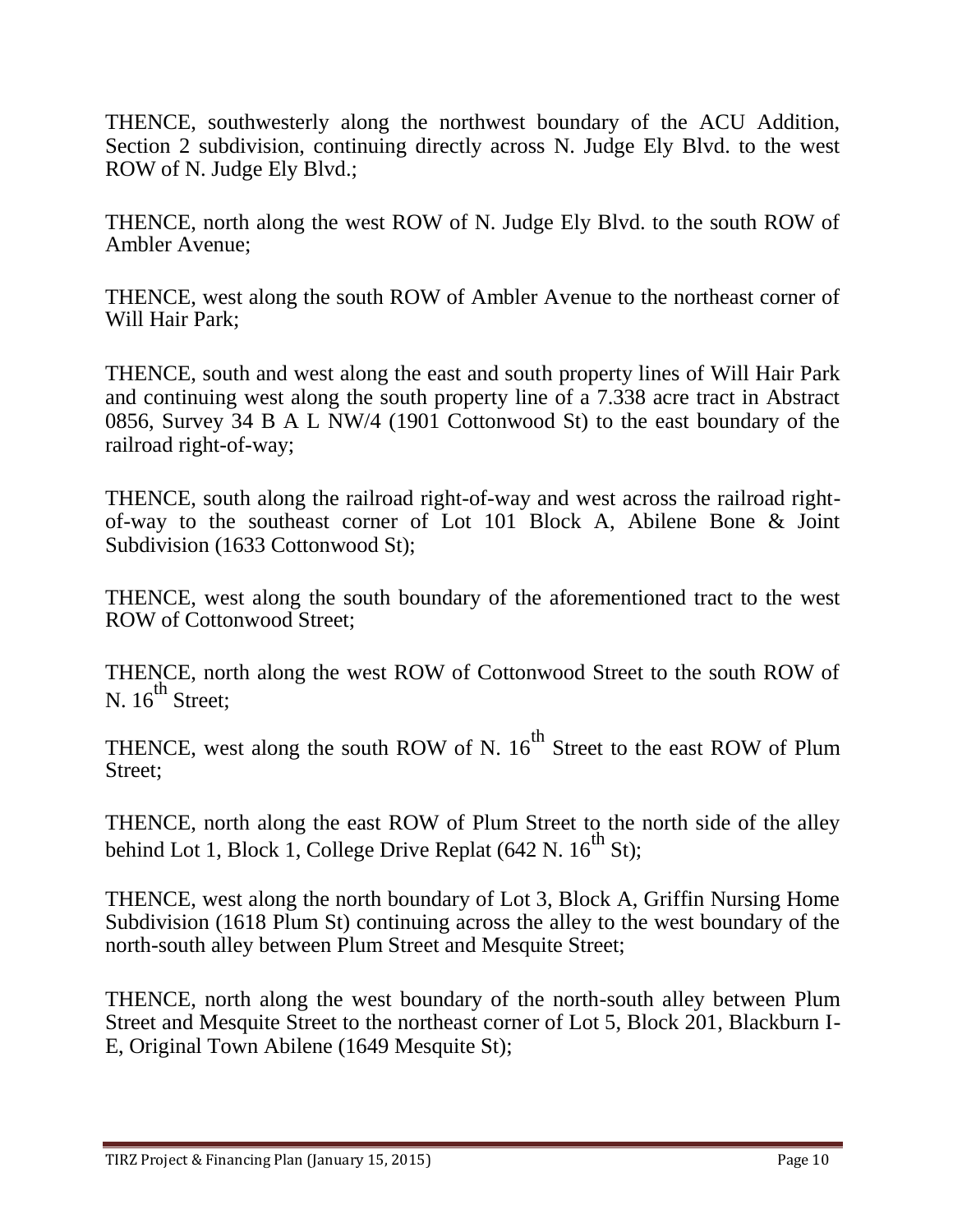THENCE, west along the north boundary of the aforementioned lot to the east ROW of Mesquite Street;

THENCE, north along the east ROW of Mesquite Street to the south ROW of N.  $17<sup>th</sup>$  Street:

THENCE, west along the south ROW of N.  $17<sup>th</sup>$  Street to the east ROW of Walnut Street:

THENCE, south along the east ROW of Walnut Street to the north ROW of N.  $6^{th}$ Street;

THENCE, east along the north ROW of N.  $6^{th}$  Street to the east ROW of N. Treadaway Blvd.;

THENCE, south along the east ROW of N. Treadaway Blvd., crossing N. 1<sup>st</sup> Street and continuing along the east ROW of S. Treadaway to the south east corner of the intersection of S. Treadaway Blvd. and S. 7<sup>th</sup> Street, the POINT OF BEGINNING and containing an area of approximately 1594 acres.